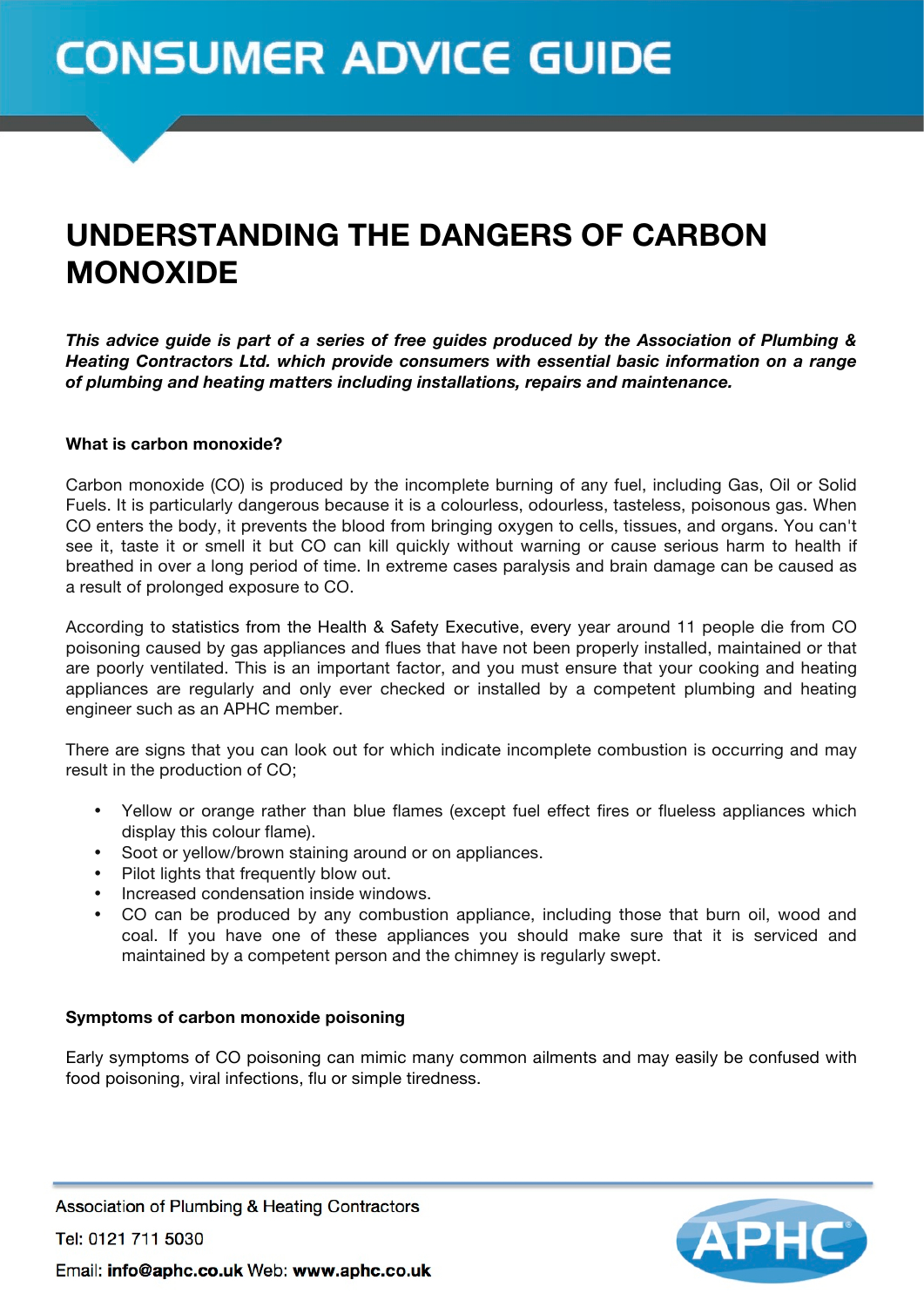Symptoms to look out for include:

- Headaches or dizziness
- **Breathlessness**
- Nausea
- Loss of consciousness
- Tiredness
- Pains in the chest or stomach
- Erratic behaviour
- Visual problems

The NHS website has more information, or you can telephone NHS Direct on **0845 4647**.

If you or your family experience any of the above symptoms and believe you may have been exposed to CO, you should seek urgent medical advice from either your GP or an A&E department.

#### **How to protect yourself from carbon monoxide**

To prevent CO from forming you should:

- Ensure all air vents are open and clear it can be tempting to cover air vents in windy or cold conditions, but they are there to allow the appliance to 'breathe'.
- Carry out regular maintenance of all cooking and heating appliances and flues/chimneys.
- Regular maintenance can prevent the appliance burners, vents or flue becoming blocked.
- Fit an audible CO alarm using these guidelines:
	- o Fit an alarm in each room with a combustion appliance.
	- $\circ$  Use an audible CO alarm. The 'black spot' style detectors that change colour when CO is present don't make a sound. It is important to choose an alarm that will wake you up if you're sleeping.
	- $\circ$  Test your alarm regularly using the test button and replace batteries annually or when the low battery signal sounds.

If you suspect you are being exposed to CO, you should;

- Call the National Gas Emergency Service on **0800 111 999.**
- Switch off the appliance and shut off the gas supply at the meter control valve.
- Open all doors and windows to ventilate the room.
- Visit your GP and tell him/her that you believe you may have been exposed to CO.

#### **In summary**

CO poisoning is easy to prevent with regular maintenance and servicing of fuel burning appliances. An audible CO alarm can give you additional peace of mind that you have done as much as you can to prevent yourself from coming to harm.

#### **About APHC**

**APHC is the trade body for the plumbing and heating industry in England and Wales. APHC members are qualified and professional businesses who are committed to high standards of workmanship and high levels of customer service. Only those plumbing and heating businesses that have passed our quality assurance criteria are accepted as members, giving you the consumer peace of mind.**

Association of Plumbing & Heating Contractors

Tel: 0121 711 5030